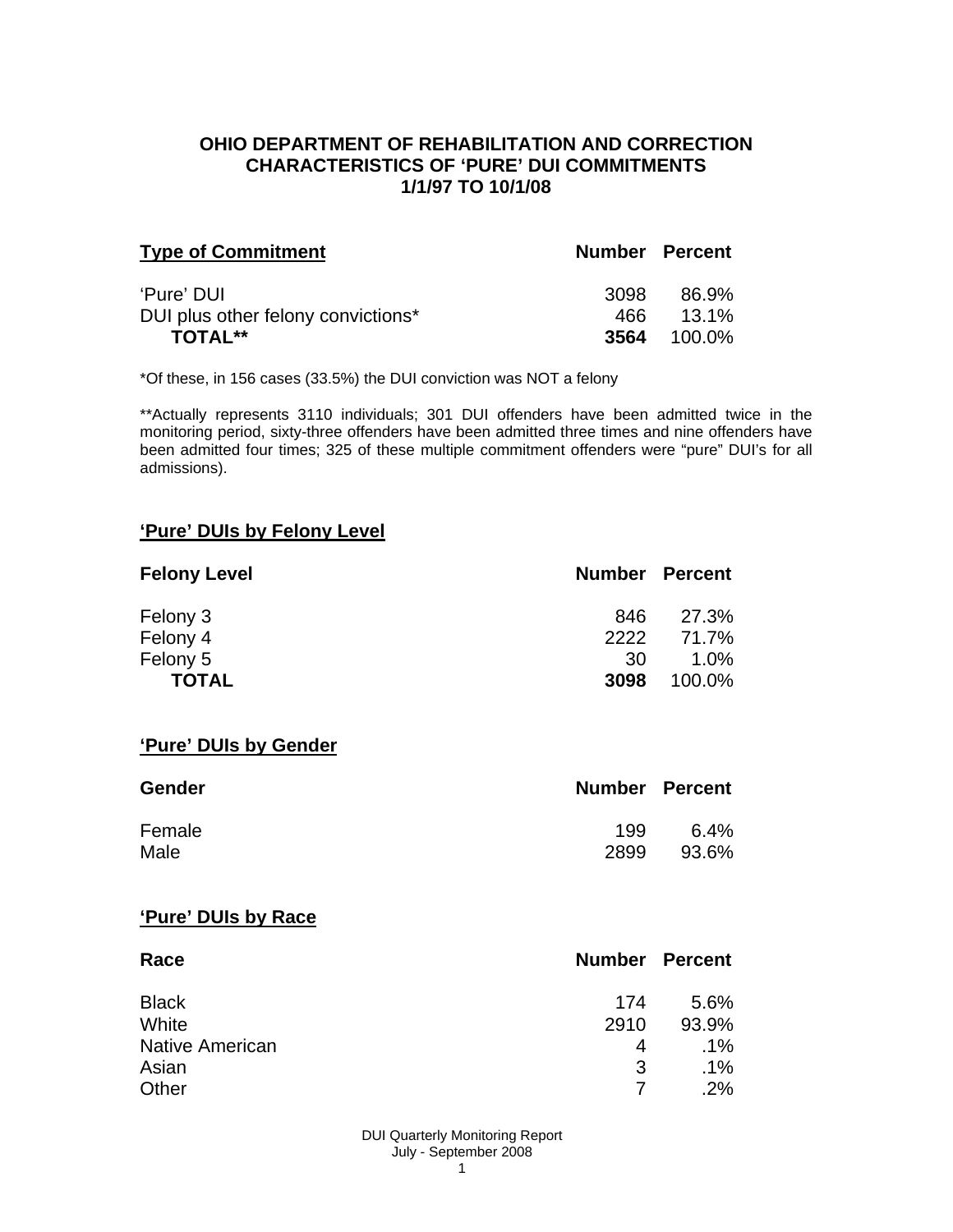# **'Pure' DUIs by Age at Commitment**

| <b>Age at Commitment</b> | <b>Number</b> | <b>Percent</b> |
|--------------------------|---------------|----------------|
| 25 and under             | 143           | 4.6%           |
| 26 to 30                 | 371           | 12.0%          |
| 31 to 35                 | 498           | 16.1%          |
| 36 to 40                 | 662           | 21.4%          |
| 41 to 45                 | 702           | 22.7%          |
| 46 to 50                 | 447           | 14.4%          |
| Over 50                  | 275           | 8.9%           |

| Range = $19$ to $77$ | Median = $40$ |  |
|----------------------|---------------|--|
| Mean $= 39.5$        | Mode $= 44$   |  |

# **'Pure' DUIs by Security Classification**

| <b>Security Level</b>                | <b>Number Percent</b> |         |
|--------------------------------------|-----------------------|---------|
| Level 1-A                            | 307                   | $9.9\%$ |
| Level 1-B                            | 2251                  | 72.7%   |
| Level 2                              | 384                   | 12.4%   |
| Level 3*                             | 155                   | 5.0%    |
| Level 4-B                            |                       | $.0\%$  |
| *Includes inmates still in reception |                       |         |

## **'Pure' DUIs by County of Commitment**

| <b>County of Commitment</b> | <b>Number</b> | <b>Percent</b> |
|-----------------------------|---------------|----------------|
| Cuyahoga                    | 285           | 9.2%           |
| Summit                      | 210           | 6.8%           |
| <b>Stark</b>                | 182           | 5.9%           |
| Hamilton                    | 178           | 5.7%           |
| <b>Butler</b>               | 151           | 4.9%           |
| Franklin                    | 127           | 4.1%           |
| Lorain                      | 126           | 4.1%           |
| Lake                        | 118           | 3.8%           |
| Clermont                    | 116           | 3.7%           |
| Warren                      | 86            | 2.8%           |
| Portage                     | 74            | 2.4%           |
| <b>All Other Counties</b>   | 1445          | 46.6%          |

DUI Quarterly Monitoring Report July - September 2008 2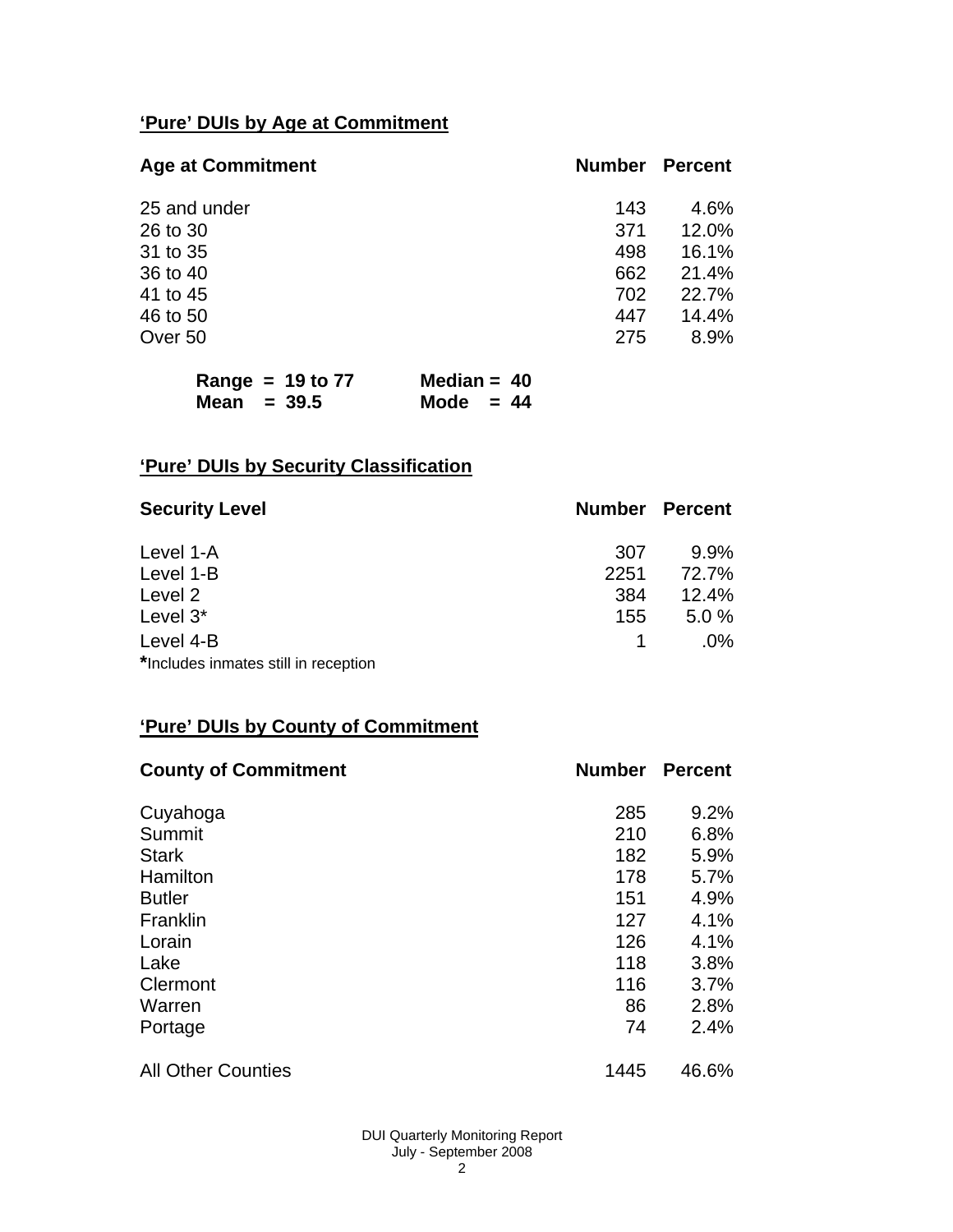# **'Pure' DUIs by Current Status**

| <b>Current Status</b>                  | <b>Number</b> | <b>Percent</b> |
|----------------------------------------|---------------|----------------|
| <b>Currently Incarcerated</b>          | 504           | 16.3%          |
| <b>Judicial Release</b>                | 529           | 17.1%          |
| <b>Released under PRC</b>              | 924           | 29.8%          |
| Released to Appeal Bond                | 9             | .3%            |
| <b>Furlough (Transitional Control)</b> | 143           | 4.6%           |
| <b>Vacated Sentence</b>                | 10            | .3%            |
| <b>Court Order</b>                     | 11            | .3%            |
| Death of Inmate                        | 16            | .5%            |
| Released at Expiration of Prison Term* | 952           | 30.7%          |

\*Released without post-release control; of the 1654 releases since January 2004, 862 were expiration of prison term (52.1%), compared with 319 inmates released onto PRC (which included 233 males who successfully completed the DUI IPP sentence reduction program, seven females who successfully completed the Camp Meridian community service IPP program and sixteen females who completed a drug/alcohol or education intensive program).

# **'Pure' DUIs by Length of Sentence (in months)**

| <b>Length of Sentence</b>           | <b>Number</b> | <b>Percent</b> | <b>Cumulative %</b> |
|-------------------------------------|---------------|----------------|---------------------|
| Two Months (mandatory sentence)     | 75            | 2.4%           | 2.4%                |
| Three to Six Months                 | 343           | 11.1%          | 13.5%               |
| Seven to Eleven Months              | 271           | 8.8%           | 22.2%               |
| <b>Twelve Months</b>                | 745           | 24.1%          | 46.3%               |
| Thirteen to Seventeen Months        | 252           | 8.1%           | 54.4%               |
| <b>Eighteen Months</b>              | 235           | 7.6%           | 62.0%               |
| Nineteen to Twenty-four Months      | 500           | 16.1%          | 78.2%               |
| <b>Twenty-five to Thirty Months</b> | 252           | 8.1%           | 86.3%               |
| Thirty-one to Thirty-five Months    | 6             | $.2\%$         | 86.5%               |
| Thirty-six to Forty-seven Months    | 222           | 7.2%           | 93.7%               |
| Forty-eight to Fifty-nine Months    | 126           | 4.1%           | 97.7%               |
| Sixty Months or more                | 70            | 2.3%           | 100.0%              |

| Mode   | $= 12$ months |
|--------|---------------|
| Median | $= 15$ months |

 $Mean = 19.5 months$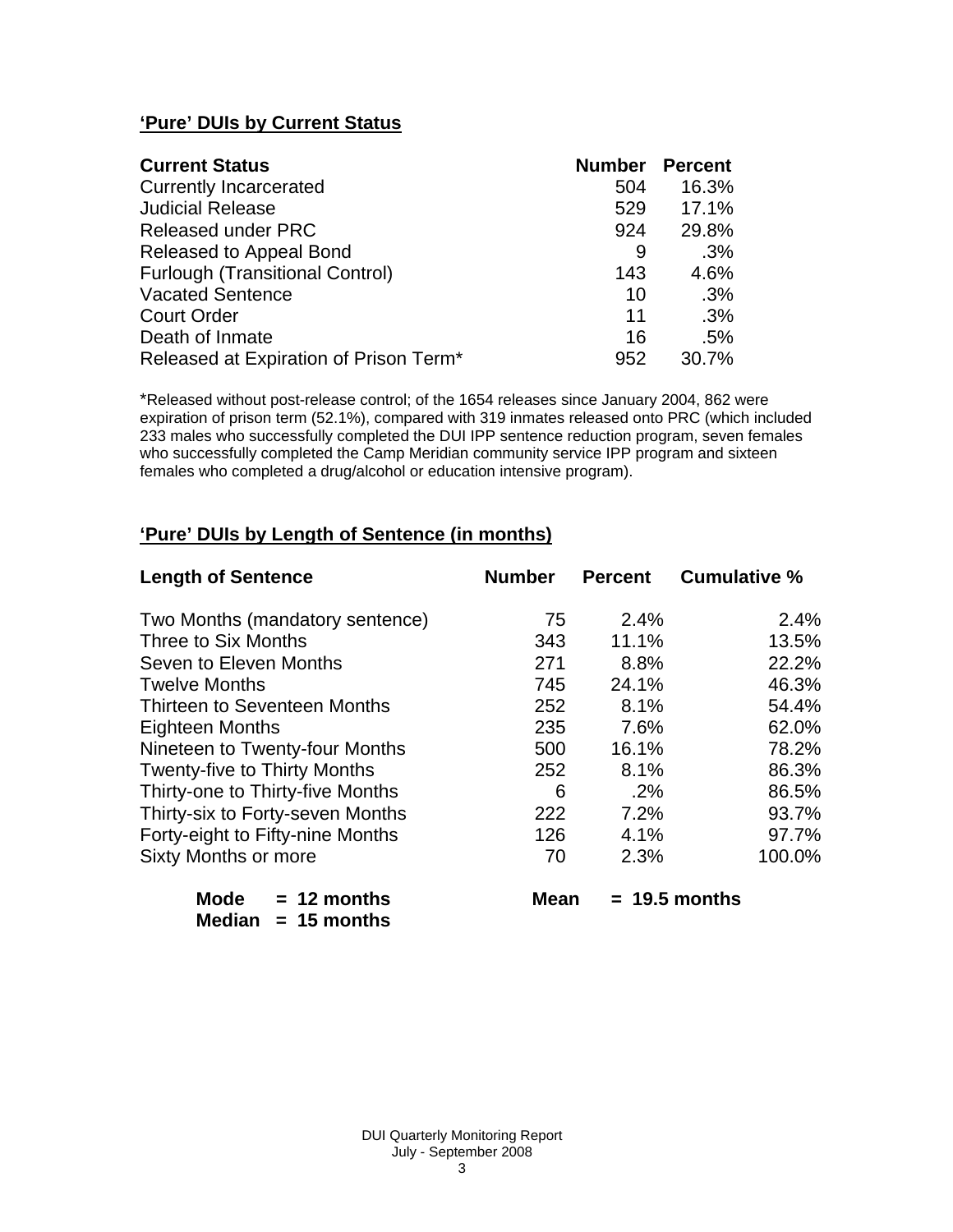# **'Pure' DUIs by Number of Prior Incarcerations**

| <b>Number of Prior Incarcerations</b> | <b>Number Percent</b> |       |
|---------------------------------------|-----------------------|-------|
| None                                  | 1825                  | 58.9% |
| One                                   | 729                   | 23.5% |
| Two                                   | <b>311</b>            | 10.0% |
| Three or more                         | 233                   | 7.5%  |

#### **'Pure' DUIs Currently Incarcerated by Parent Institution\* (10/1/08)**

| <b>Institution</b>                                 | <b>Number</b>  | <b>Percent</b> | # in<br>Camp   |
|----------------------------------------------------|----------------|----------------|----------------|
|                                                    |                |                |                |
| <b>Allen Correctional Institution</b>              | 2              | .4%            |                |
| <b>Belmont Correctional Institution</b>            | 14             | 2.8%           | 6              |
| <b>Chillicothe Correctional Institution</b>        | 11             | 2.2%           |                |
| <b>Correctional Reception Center</b>               | 22             | 4.4%           |                |
| <b>Franklin Pre-Release Center</b>                 | 2              | .4%            |                |
| <b>Grafton Correctional Institution</b>            | 11             | 2.2%           |                |
| <b>Hocking Correctional Institution</b>            | $\overline{4}$ | .8%            |                |
| <b>Lake Erie Correctional Institution</b>          | 35             | 6.9%           |                |
| <b>Lebanon Correctional Institution</b>            | $\overline{2}$ | .4             | 1              |
| <b>London Correctional Institution</b>             | 9              | 1.9%           | $\overline{2}$ |
| <b>Lorain Correctional Institution</b>             | 28             | 5.6%           |                |
| <b>Madison Correctional Institution</b>            | $\overline{2}$ | .4%            |                |
| <b>Mansfield Correctional Institution</b>          | 14             | 2.8%           | 10             |
| <b>Marion Correctional Institution</b>             | 23             | 4.6%           | 1              |
| <b>Noble Correctional Institution</b>              | 10             | 2.0%           |                |
| <b>North Central Correctional Institution</b>      | 8              | 1.6%           |                |
| <b>North Coast Correctional Treatment Facility</b> | 156            | 31.0%          |                |
| <b>Northeast Pre-Release Center</b>                | 1              | .2%            |                |
| Ohio Reformatory for Women                         | 30             | 6.0%           |                |
| <b>Ohio State Penitentiary</b>                     | 5              | 1.0%           | 5              |
| <b>Pickaway Correctional Institution</b>           | 93             | 18.5%          |                |
| <b>Richland Correctional Institution</b>           | 11             | 2.2%           |                |
| <b>Ross Correctional Institution</b>               | 4              | .8%            | 4              |
| Southeastern Correctional Institution              | $\overline{2}$ | .4%            |                |
| <b>Toledo Correctional Institution</b>             | 3              | .6%            | $\overline{2}$ |
| <b>Warren Correctional Institution</b><br>N – 504  | 1              | .2%            |                |

 $N = 504$ 

\*Includes inmates out to court \*\* Female inmates in TCI camp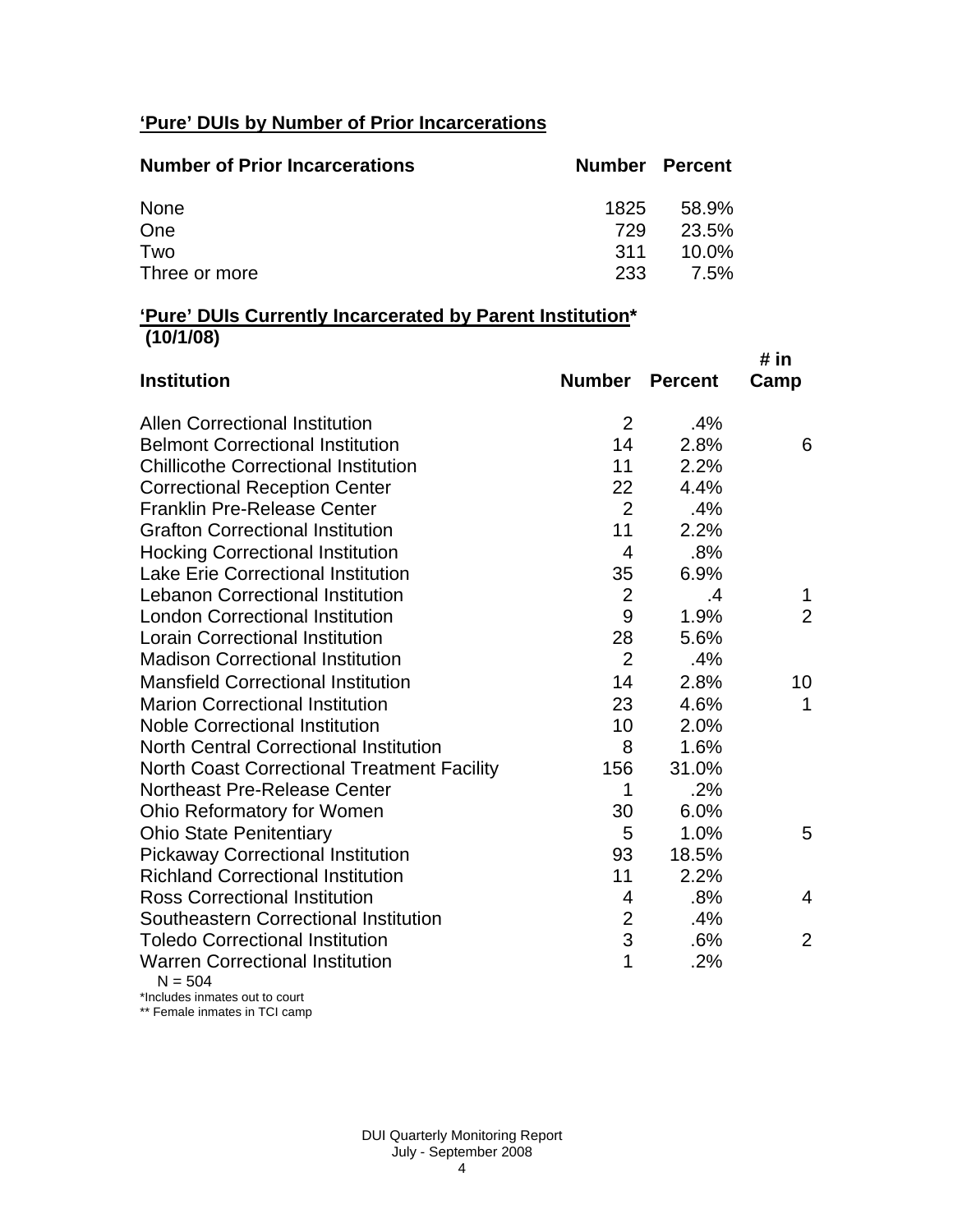## **'PURE' DUI OFFENDERS COMPARISON OF SELECTED RELEASE TYPES DEMOGRAPHICS AND TIME SERVED/TIME SAVED VARIABLES 10/1/08**

|                                                                                | <b>Release Types</b>        |                              |                                             |                                     |                           |                               |                                                                 |                                                           |  |
|--------------------------------------------------------------------------------|-----------------------------|------------------------------|---------------------------------------------|-------------------------------------|---------------------------|-------------------------------|-----------------------------------------------------------------|-----------------------------------------------------------|--|
| <b>Variables</b>                                                               | Post-<br>Release<br>Control |                              | IPP with<br>Post-<br>Release<br>Control**** |                                     | Judicial<br>Release       |                               | Expiration<br>of Sentence<br>with No<br>Supervision             |                                                           |  |
|                                                                                | N                           | $%^*$                        | N                                           | $%$ *                               | N                         | $%^*$                         | N                                                               | $%^*$                                                     |  |
| <b>TOTAL</b>                                                                   | 466                         |                              | 424                                         |                                     | 529                       |                               | 952                                                             |                                                           |  |
| Race:<br>White<br>African-American<br><b>Native American</b><br>Asian<br>Other | 440<br>24<br>$\overline{2}$ | 94.4<br>5.2<br>$\mathbf{.4}$ | 403<br>18<br>1<br>$\overline{2}$            | 95.0<br>4.2<br>$\overline{2}$<br>.5 | 498<br>30<br>$\mathbf{1}$ | 94.1<br>5.7<br>$\overline{2}$ | 880<br>66<br>$\overline{2}$<br>$\overline{2}$<br>$\overline{2}$ | 92.4<br>6.9<br>$\cdot$ .2<br>$\cdot$ .2<br>$\overline{2}$ |  |
| Gender:<br>Male<br>Female                                                      | 444<br>22                   | 95.3<br>4.7                  | 424                                         | 100.0                               | 478<br>51                 | 90.4<br>9.6                   | 892<br>60                                                       | 93.7<br>6.3                                               |  |
| Age:<br>Mean<br>Median<br>Mode                                                 | 38.0<br>37.0<br>36.0        |                              | 38.5<br>39.0<br>38.0                        |                                     | 38.7<br>38.0<br>44.0      |                               | 40.1<br>41.0<br>44.0                                            |                                                           |  |
| <b>Commitment County:</b><br>Major Urban**<br><b>All Others</b>                | 206<br>260                  | 44.2<br>55.8                 | 144<br>280                                  | 34.0<br>66.0                        | 162<br>367                | 30.6<br>69.4                  | 363<br>589                                                      | 38.1<br>61.9                                              |  |

\*Column totals = 100%

\*\*Cuyahoga, Franklin, Hamilton, Lucas, Montgomery, Stark and Summit

\*\*\*Multiple modes; lowest value is shown

\*\*\*\* Males completing the DUI IPP at NCCTF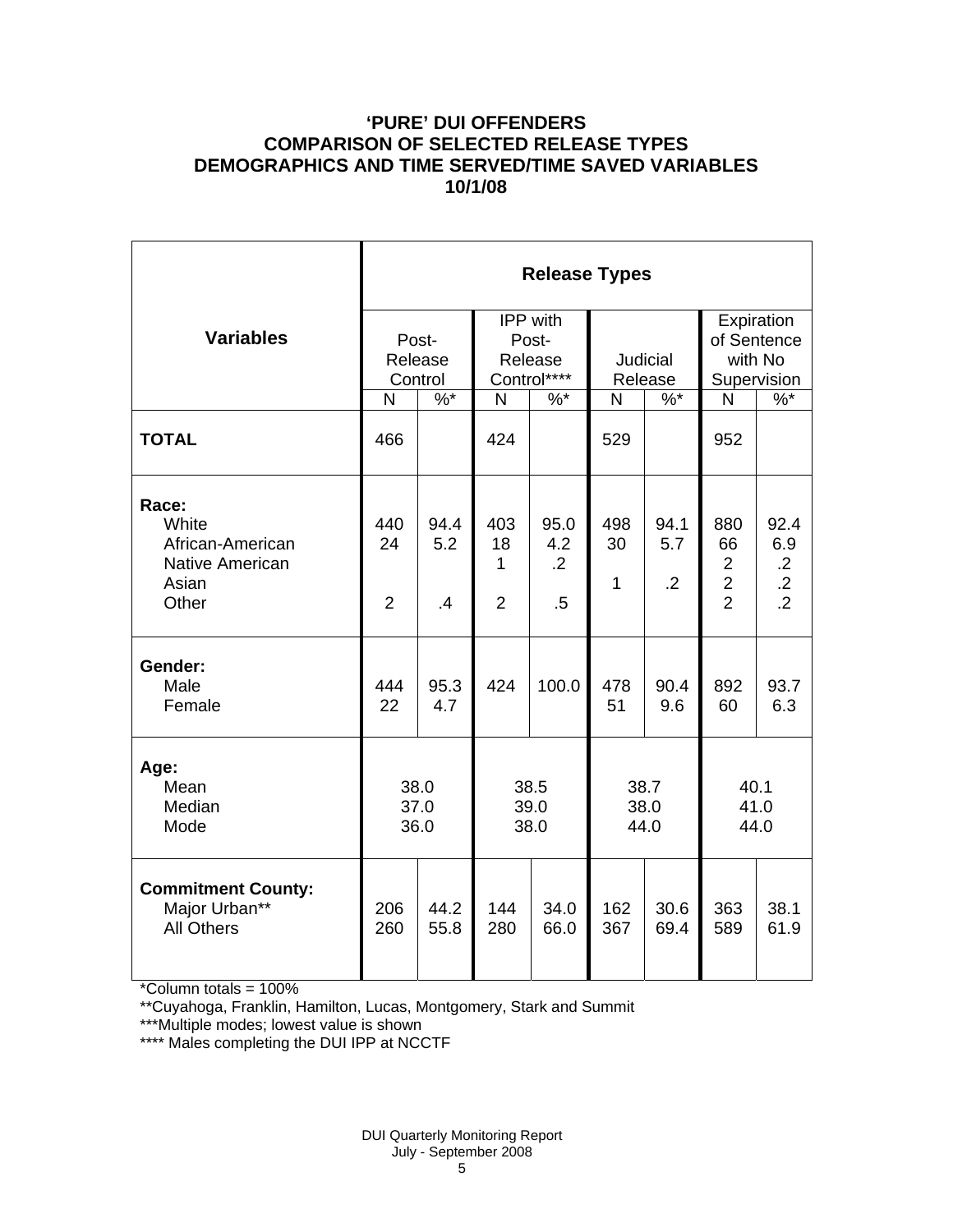|                                                                                       | <b>Release Types</b> |         |                         |          |                     |       |              |          |  |  |
|---------------------------------------------------------------------------------------|----------------------|---------|-------------------------|----------|---------------------|-------|--------------|----------|--|--|
|                                                                                       |                      |         |                         | IPP with | Expiration of       |       |              |          |  |  |
| <b>Variables</b>                                                                      |                      | Post-   |                         | Post-    |                     |       |              | Sentence |  |  |
|                                                                                       |                      | Release | Release                 |          | Judicial            |       | (with No     |          |  |  |
|                                                                                       |                      | Control | Control                 |          | Release             |       | Supervision) |          |  |  |
|                                                                                       | N                    | $%^*$   | N                       | $%^*$    | N                   | $%^*$ | N            | $%^*$    |  |  |
| <b>Sentence Length</b><br>(Months):                                                   |                      |         |                         |          |                     |       |              |          |  |  |
| Mean                                                                                  |                      | 11.9    | 19.6                    |          | 21.4                |       | 15.0         |          |  |  |
| Median<br>Mode                                                                        | 12.0                 |         | 18.0                    |          | 18.0<br>12.0        |       | 12.0<br>12.0 |          |  |  |
|                                                                                       | 12.0<br>12.0         |         |                         |          |                     |       |              |          |  |  |
| <b>Number of Priors:</b><br>None                                                      | 250                  | 53.6    | 293                     | 69.1     | 336                 | 68.2  | 549          | 57.7     |  |  |
| One                                                                                   | 112                  | 24.0    | 93                      | 21.9     | 88                  | 17.8  | 227          | 23.8     |  |  |
| Two                                                                                   | 52                   | 11.2    | 25                      | 5.9      | 43                  | 8.7   | 105          | 11.0     |  |  |
| Three or More                                                                         | 52                   | 11.2    | 13                      | 3.1      | 26                  | 5.3   | 71           | 7.5      |  |  |
| <b>Time Served (Months):</b>                                                          |                      |         |                         |          |                     |       |              |          |  |  |
| Mean                                                                                  | 9.5                  |         | 7.4                     |          | 6.5                 |       | 14.4         |          |  |  |
| Median                                                                                | 8.0<br>$4.6**$       |         | 5.6                     |          | 4.1                 |       | 9.5          |          |  |  |
| Mode                                                                                  |                      |         | 5.7                     |          | 2.5                 |       | $5.7**$      |          |  |  |
| <b>Time Saved Through</b><br><b>Early Release (Months):</b><br>Mean<br>Median<br>Mode | N/A                  |         | 10.9<br>7.5<br>$6.1***$ |          | 14.3<br>12.3<br>9.2 |       | N/A          |          |  |  |

\*Column totals = 100%

\*\*Multiple modes; lowest value is shown